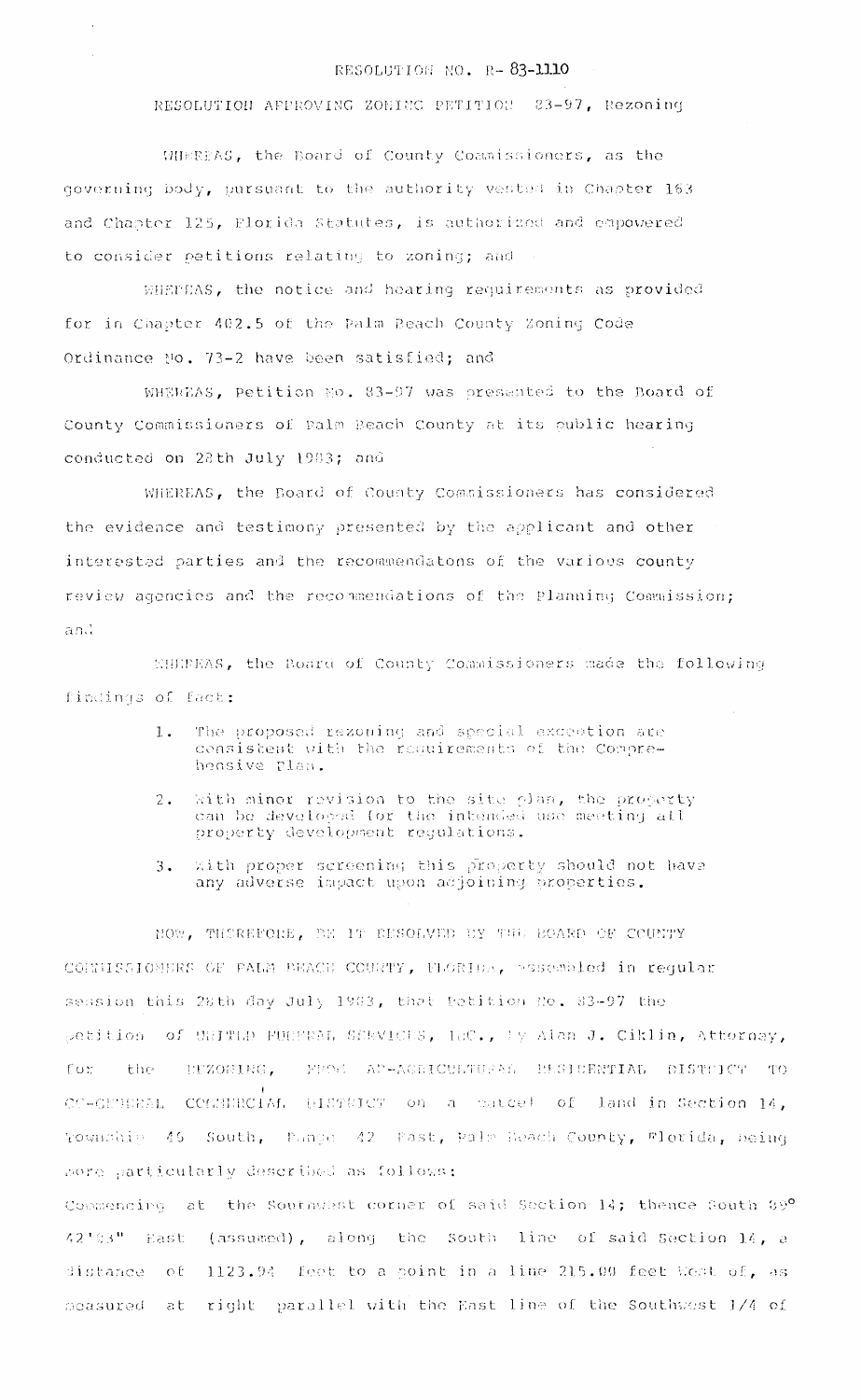southwest 1/4 of said Section 14; thence North 0024'27" East, along aid parallel line, a distance of 1061.52 feet to a point in the Southerly right-of-way line of State Road No. 236, as recorded in Road Plat Book 3, Page 25; thence Southwesterly, along the said Southerly right-of-way line of State Road No. 806, being a curve concave to the Southeast, having a radius of 1751.73 feet and a chord bearing of South  $51^{\circ}$  43'05" West, a distance of 287.00 feet; thence South 27 $^{\circ}$ 58'32" Hast, a distance of 75.03 feet to a point of curvature of a curve concave to the West having a radius of 5.00 feet and a central angle of 28.022.159"; thence Southerly, along the arc of said curve, a distance of 2.48 feet to a point in a line 402.50 feet West of, as measured at right angles, and parallel with the said East line of the Southwest 1/4 of the Southwest  $1/4$  of Section 14, thence South  $9^{\circ}24'27''$  West along said parallel line, a distance of 231.00 feet to the Point of Beginning; thence North 89.935'33" West a distance of 190.00 feet to a line 592.50 feet West of, as measured at right angles, and parallel with the said Fast line of the Southwest 1/4 of the Southwest 1/4 of Section 14; thence North 0.º 24'27" East, along said parallel line a dictance of 129.0 feet, thence Horth 23 912 59" Mast a distance of 47.0 feet to the said Southerly right-of-way line of State Poad No. 806; thence South 44º 08'14" west, along said Southerly right-of-way line, 302.25 feet to a line 556.76 feet East of and parallel with the west line of said Section 14; thence South, along said parallel line, 197.00 feet; thence South 39° 35'33" East, 372.07 feet to a line 402.50 feet West of and parallel with the said East line of the Southwest 1/4 of the Southwest 1/4 of Section 14; thence North 0°24'27" Hast, along said parallel line, 246.90 feet to the said Point of Degiuning. Said property located on the south side of Atlantic Avenue (S.R. 200), approximately .3 miles west of Sims Doad (55th Avenue: South) was approved as advertised.

Commissioner Koehler , noved for abbroval of the petition. The motion was seconded by Commissioner Wilken , and upon being put to a vote, the vote was as follows:

 $\mathbf{t}$  .